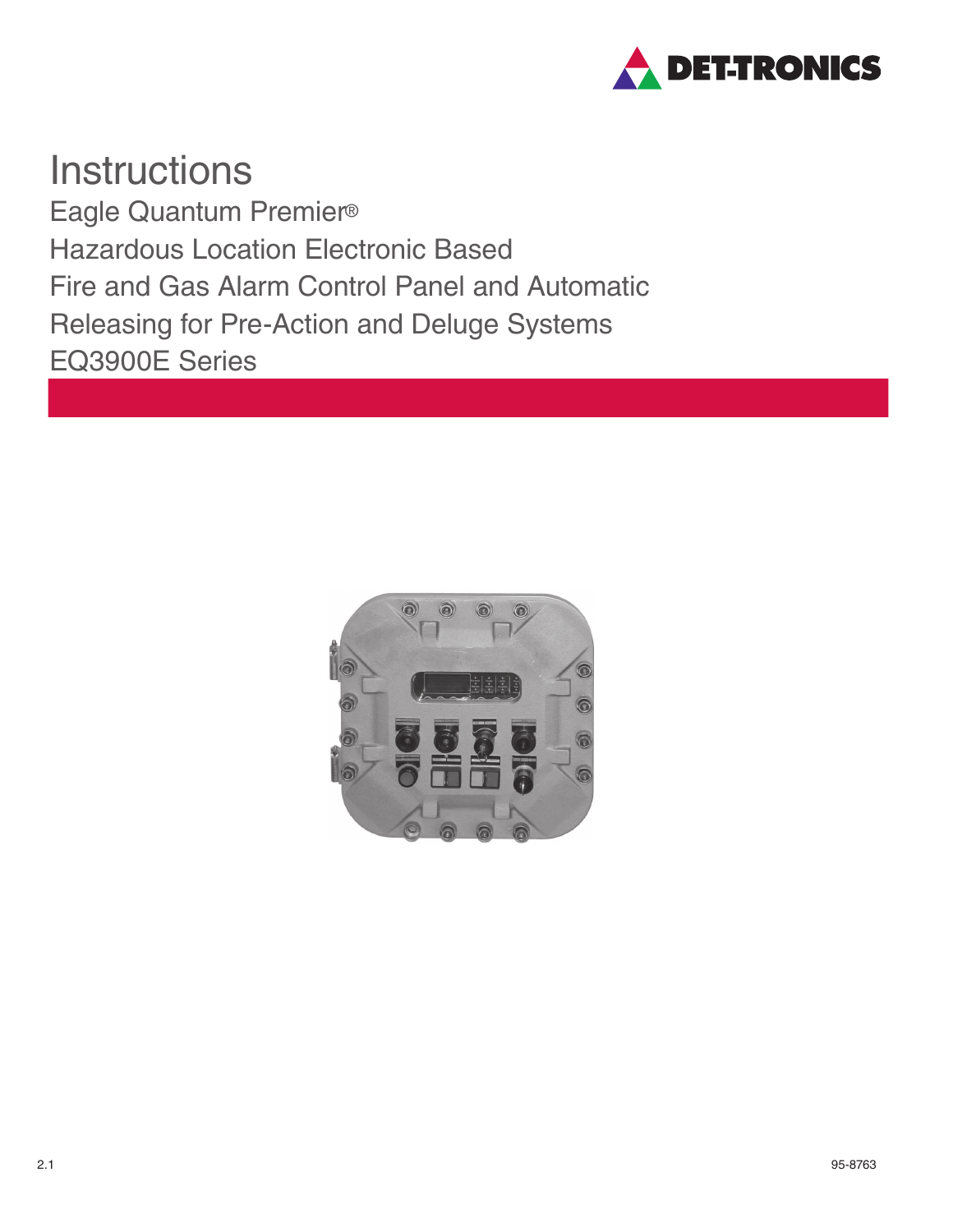# **Table Of Contents**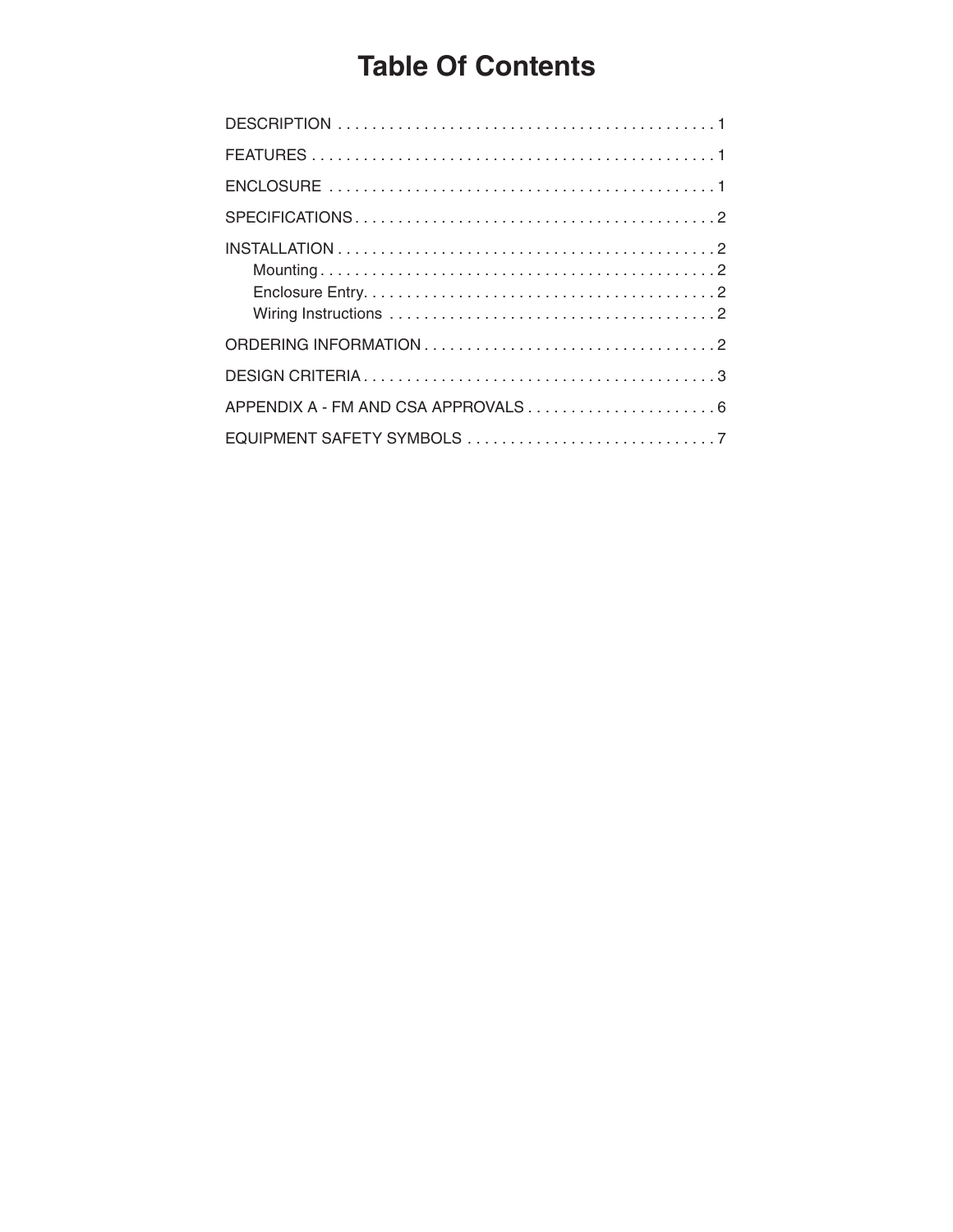

# **INSTRUCTIONS**

Eagle Quantum Premier® Hazardous Location Electronic Based Fire and Gas Alarm Control Panel and Automatic Releasing for Pre-Action and Deluge Systems EQ3900E Series



Explosionproof / Flameproof

### DESCRIPTION

As part of providing a total systems solution to industrial clients around the world, Detector Electronics Corporation offers several certified systems enclosures for mounting in hazardous locations.

These enclosures can be configured to house various combinations of Eagle Quantum Premier controllers and 8 channel IO modules, along with a power distribution module. They are intended for use in hazardous locations, with certifications that include Class 1, Division 1 and Class 2, Division 1 per the National Electrical Code.

Regulations require that enclosures and their contents be certified as an entity for use in a hazardous location.

#### FEATURES

- Hazardous area certified solution (Explosionproof Class I, Zone 1)
- Simple wire installation into terminal blocks
- Configurable device selection for the enclosure
- Electronics and wiring tested at the factory

#### ENCLOSURE

Depending upon the equipment selection, the front door may or may not have a window, indicators, and operators installed.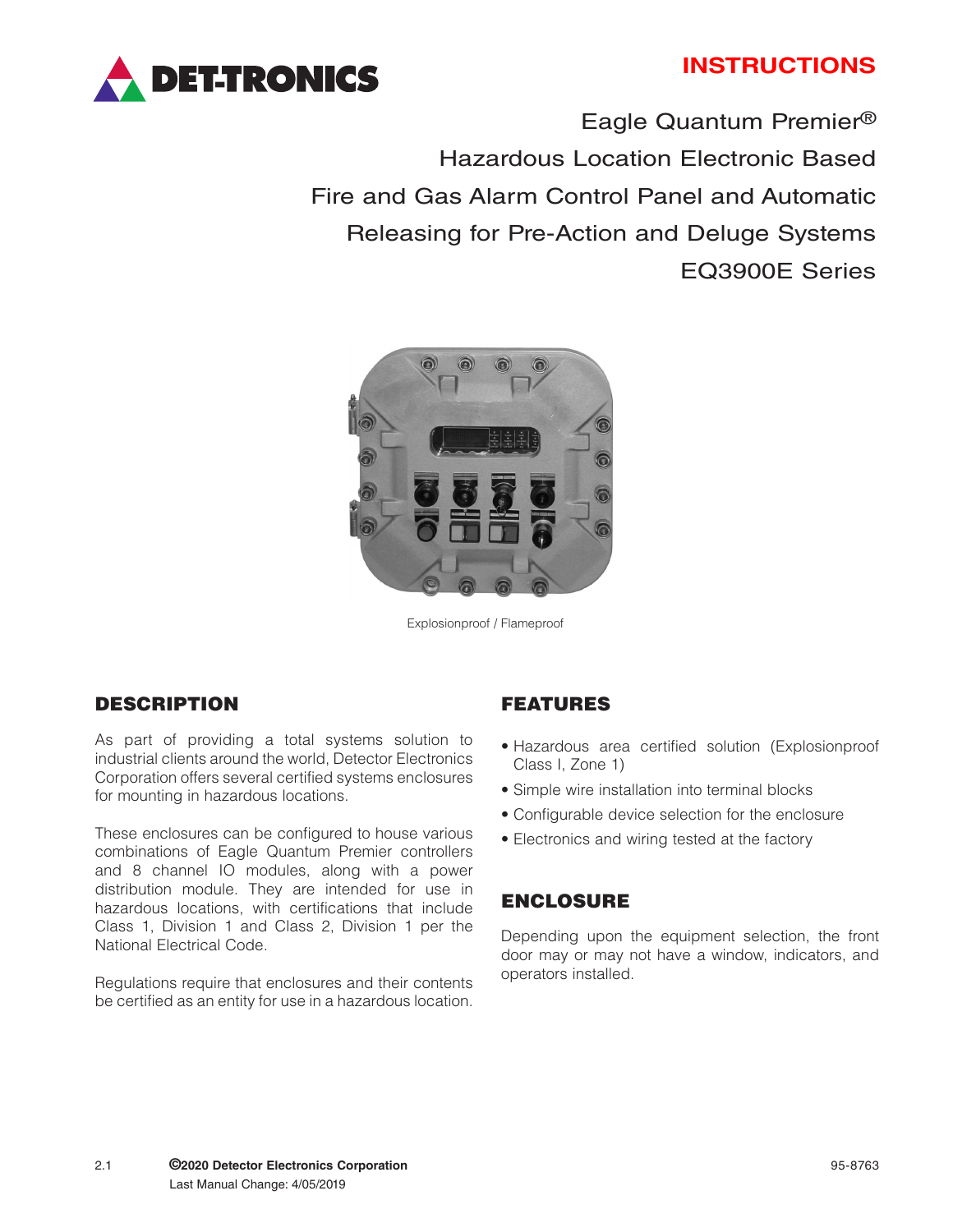# SPECIFICATIONS

#### INPUT VOLTAGE—

24 Vdc nominal, 18 to 30 Vdc. 10% overvoltage will not cause damage to equipment.

#### TEMPERATURE RANGE—

Operating:  $-4^{\circ}$ F to  $+140^{\circ}$ F (-20 $^{\circ}$ C to  $+60^{\circ}$ C) Storage:  $-40^{\circ}$ F to  $+140^{\circ}$ F (-40 $^{\circ}$ C to  $+60^{\circ}$ C)

#### HUMIDITY—

5% to 95%, non-condensing.

#### CERTIFICATION—

FM/CSA: See Appendix A for FM and CSA details.



Refer to the Eagle Quantum Premier manual (form number 95-8533) for system certification details, individual controller and module specifications, and installed equipment operation details.

#### WEIGHT (Approximate, wo Electronic Assemblies)—

| 12x12x8:  |  |
|-----------|--|
| 12x24x12: |  |

83 pounds (38 kg) 225 pounds (102 kg)

# INSTALLATION

The enclosure must be securely bolted in place.

#### **MOUNTING**

Refer to the appropriate drawing for mounting dimensions.

#### **ENCLOSURE ENTRY**

The number and position of wiring entries must be specified when the enclosure is ordered. The enclosures can accept a certain number and size of entries as specified by enclosure manufacture. Only manufacturer recommended cable glands can be used with the enclosures. Consult with Det-Tronics Corporation on the exact number and sizes of entries that are available for each enclosure.

#### **WIRING INSTRUCTIONS**

Electrical wiring schematics for the custom device configuration will be provided with the enclosure. Wiring is made to the appropriate terminals located inside of the enclosure and is secured in place.

# ORDERING INFORMATION

Refer to the EQ3900E Enclosure Model Matrices for details.

For assistance in ordering a system to fit your application, please contact:

Detector Electronics Corporation 6901 West 110th Street Minneapolis, Minnesota 55438 USA Operator: (952) 941-5665 or (800) 765-FIRE Customer Service: (952) 946-6491 Fax: (952) 829-8750 E-mail: det-tronics@det-tronics.com

or contact your local sales office, which can be found on the Det-Tronics web site:

#### **www.det-tronics.com**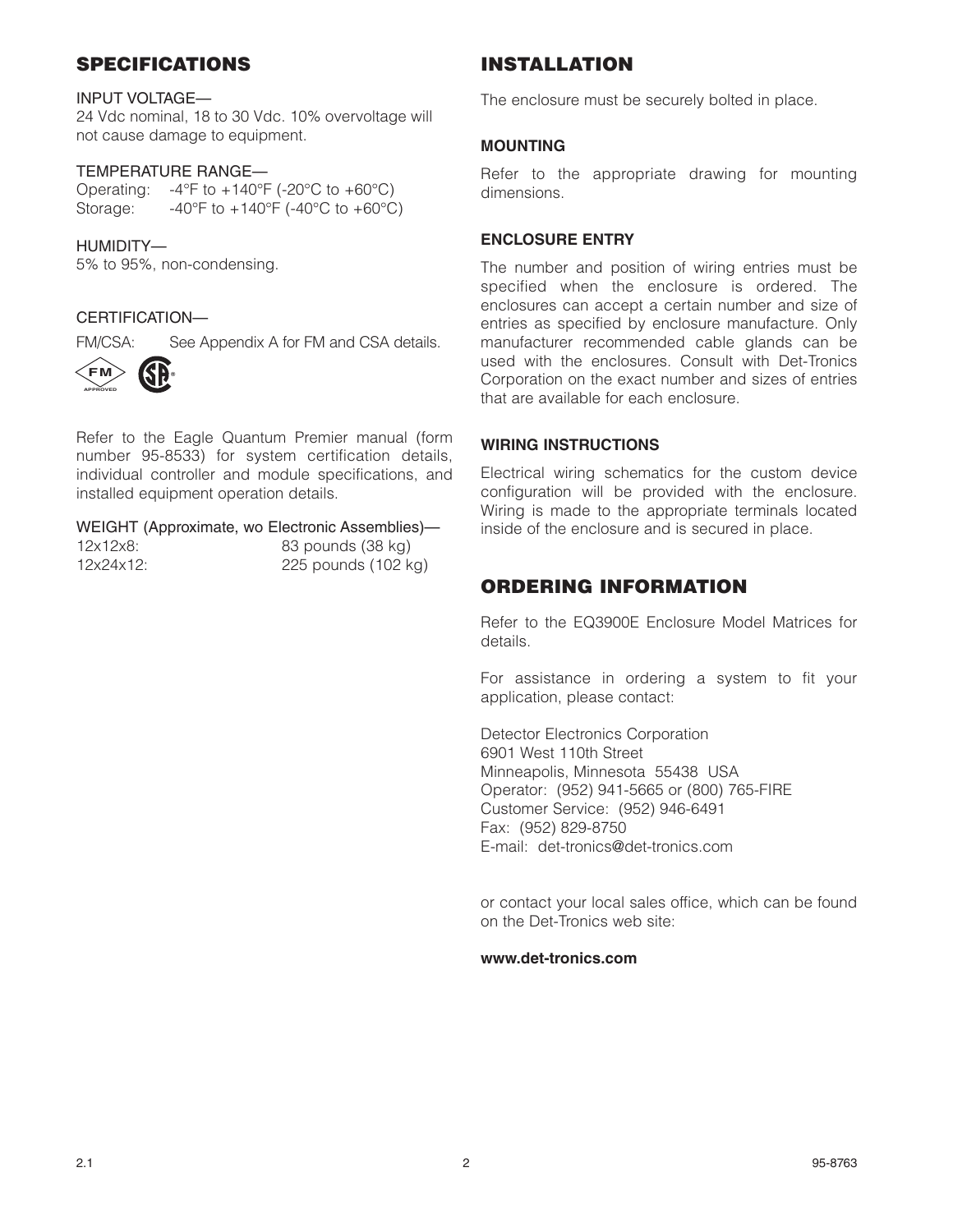#### **EQP3900E Enclosure Model Matrix**

| <b>IMODEL</b> | <b>IDESCRIPTION</b>                                        |                                                  |  |  |  |  |  |
|---------------|------------------------------------------------------------|--------------------------------------------------|--|--|--|--|--|
|               | EQ3900E EQP, Class 1, Division 1/Zone 1 Enclosure Solution |                                                  |  |  |  |  |  |
|               | <b>TYPE</b>                                                | <b>CONFIGURATION</b>                             |  |  |  |  |  |
|               |                                                            | <b>XXXXXXXX-XXX</b> Sales Order # Drawing Packet |  |  |  |  |  |

# **EQP3900E Design Criteria**

| <b>EQ3900E EQP System Enclosure Solutions</b> |          |             |                      |                                  |                  |        |                  |                  |                          |         |
|-----------------------------------------------|----------|-------------|----------------------|----------------------------------|------------------|--------|------------------|------------------|--------------------------|---------|
| <b>Size</b>                                   | Window   | Operator(s) | Controller<br>EQ3xxx | 1/O<br><b>Modules</b><br>(EQ7xx) | <b>EQ3800PDM</b> | EQ3LTM | <b>EQ2220GFM</b> | <b>EQ2230RSP</b> | Terminal<br><b>Strip</b> | Fuse(s) |
| 12x12x08                                      | Optional |             | ≤1                   | ≤1                               | ≤1               | ≤1     | ≤1               | ≤'               | ≤1                       | Yes     |
| 12x24x12                                      |          | $\leq 8$    | ≤1                   | ≤4                               | ≤1               | ≤1     | ≤1               | ≤'               | ≤1                       | Yes     |

#### **Notes:**

EQ3xxx = EQ3001, EQ3005, EQ3015, EQ3150.

EQ37xx = EQ3700DCIO, EQ3710AIM, EQ3720RM, EQ3730EDIO, EQ3750ASH, EQ3760ASM, EQ3780HSDM.

Operator(s) = Lamps (Amber, Red, Green, White), Push-Buttons, Double Push-Buttons, Key Switch (2 & 3 Position). Note: No ingress rating with operators installed.

Note: Terminals and fuses must be NRTL listed. Installation must follow OEM requirements.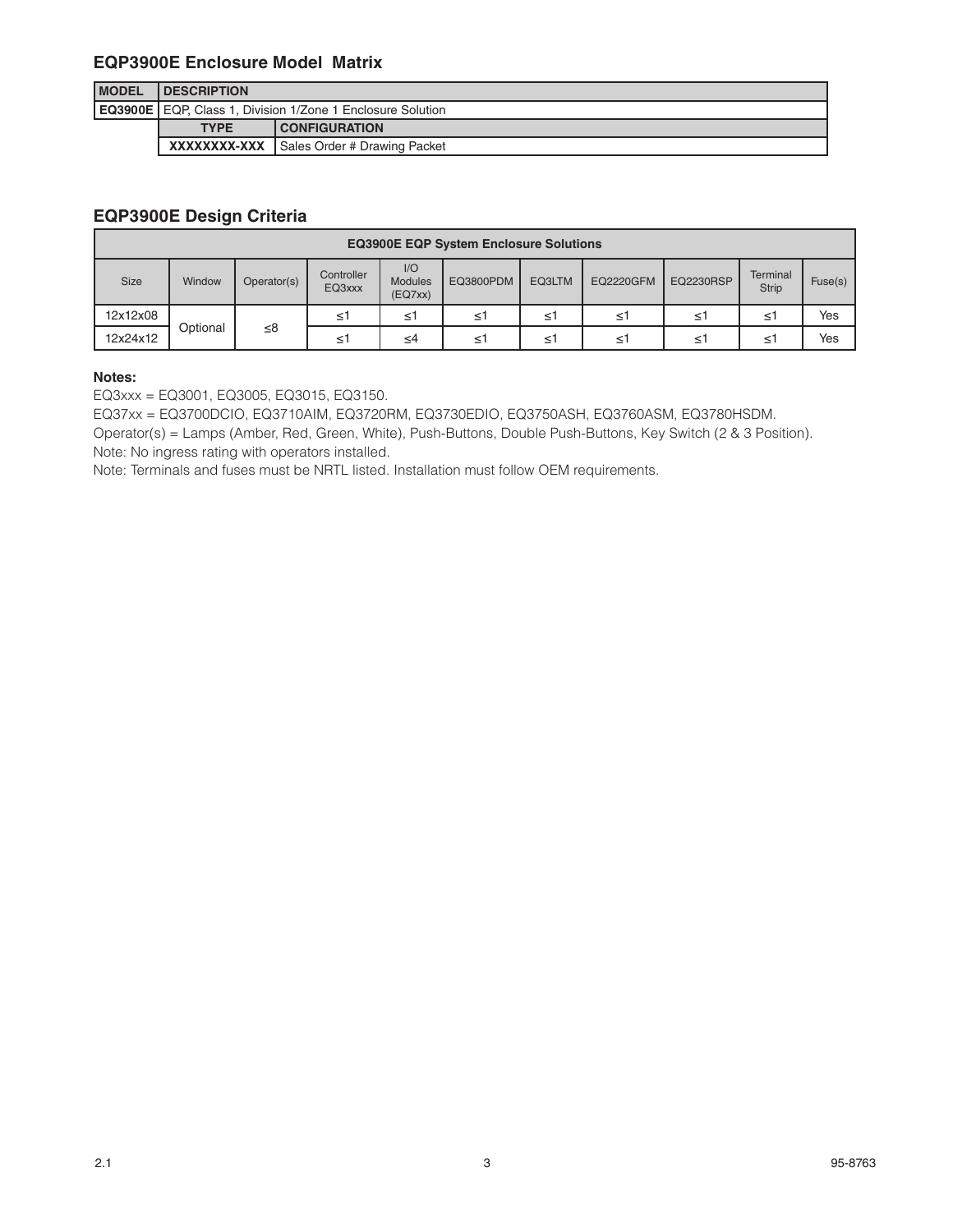

**Explosionproof / Flameproof EXB-12128 Enclosure Mounting Bracket Location (12" x 12" x 8")**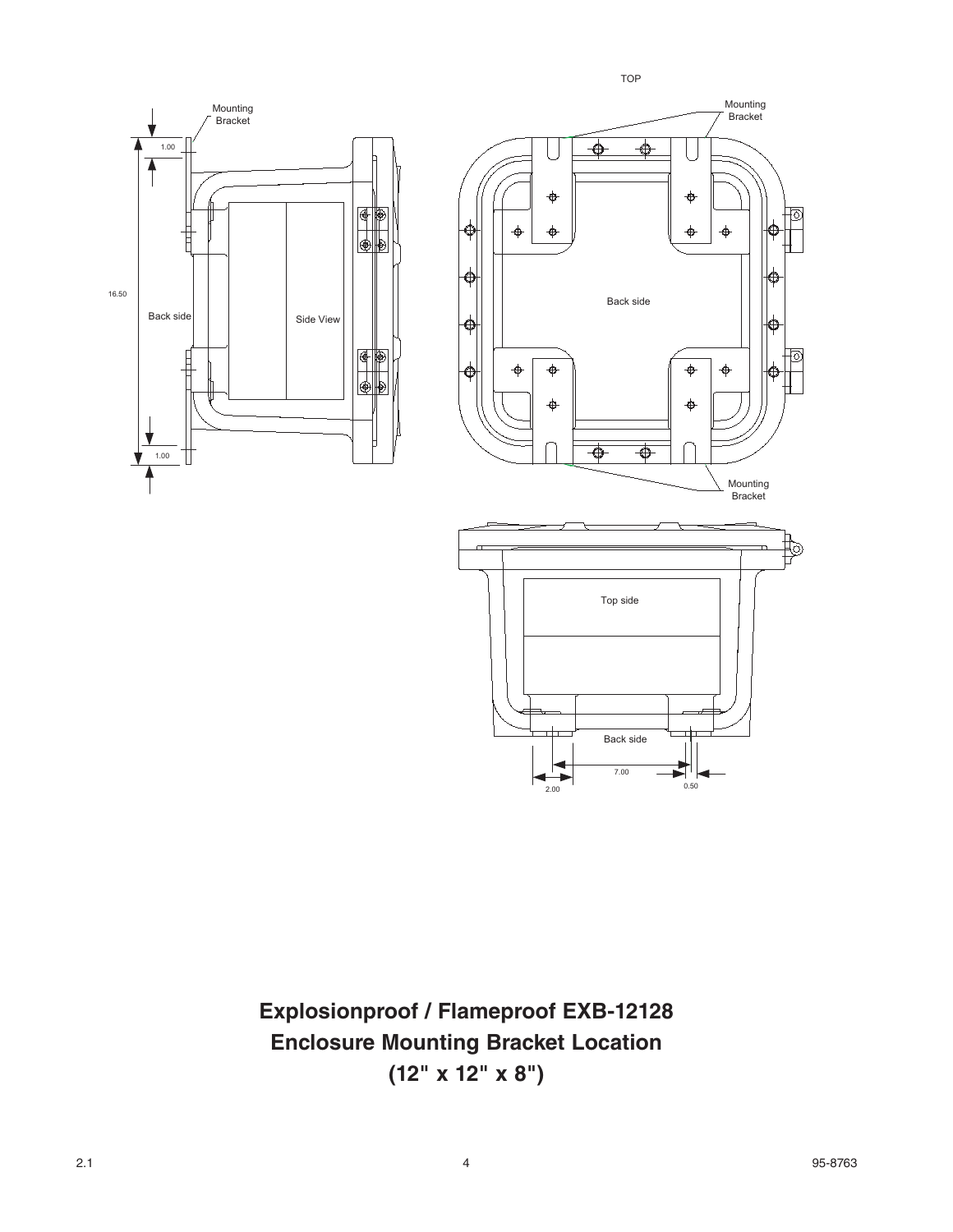

**Explosionproof / Flameproof EXB-122412 Enclosure Mounting Bracket Location (24" x 12" x 12")**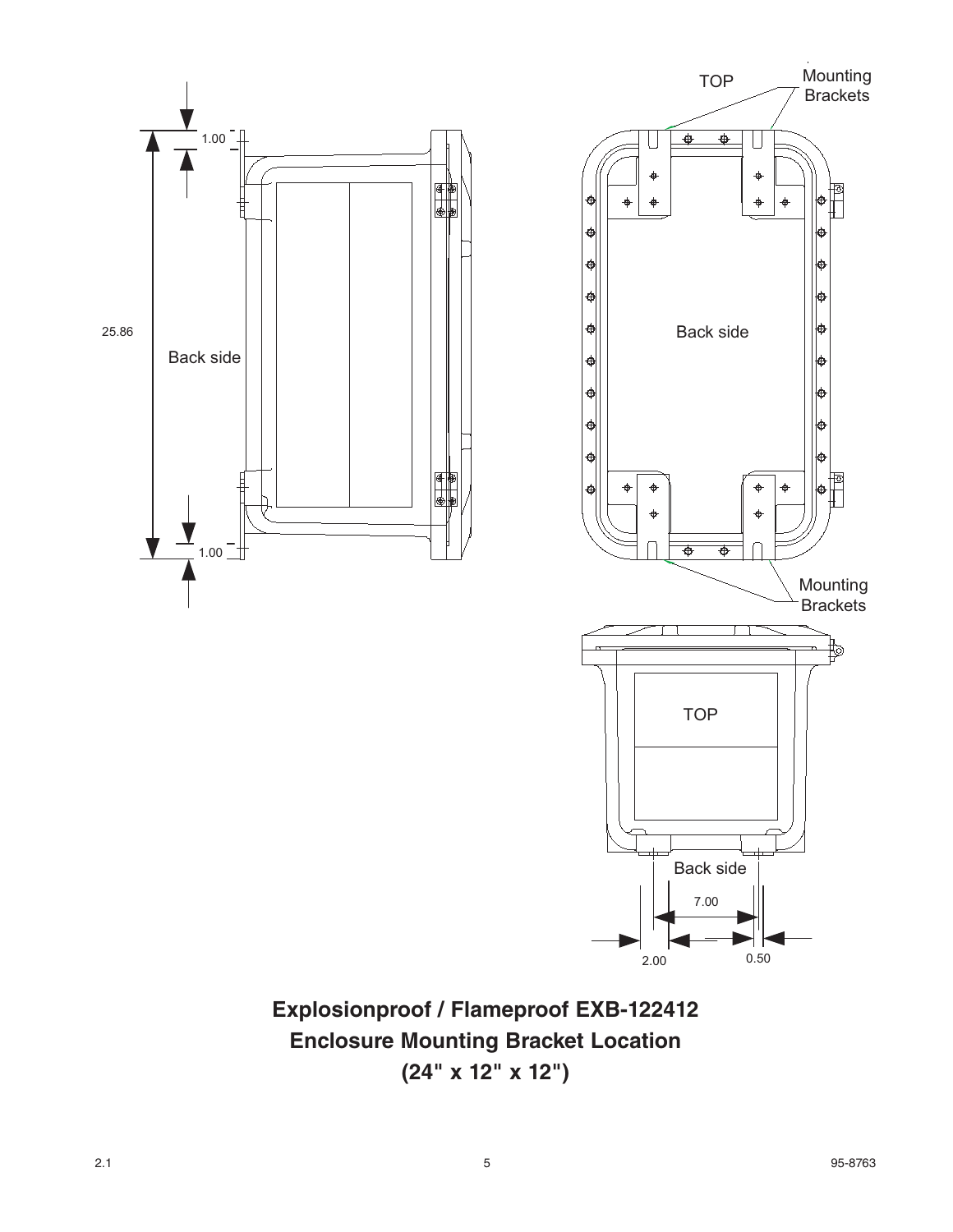# APPENDIX A

### **FM and CSA APPROVALS**

#### When Key Switch is Installed

Class I, Div. 1, Groups C & D. Class II, Div. 1, Groups E, F, & G. Ambient temperature limits -4°F to +140°F (-20°C to +60°C) Conduit seal required within 18" of enclosure

#### When Operators Except Key Switch are Installed

Class I, Div. 1, Groups B, C & D. Class II, Div. 1, Groups E, F, & G. Ambient temperature limits -4°F to +140°F (-20°C to +60°C) Conduit seal required within 18" of enclosure

#### When No Operators are Installed

Class I, Div. 1, Groups B, C & D (T5). Class II, III Div. 1, Groups E, F, & G (T5). Class I, Zone 1, Group IIB (T5). Type 4 Ambient temperature limits -4°F to +140°F (-20°C to +60°C) Conduit seal required within 18" of enclosure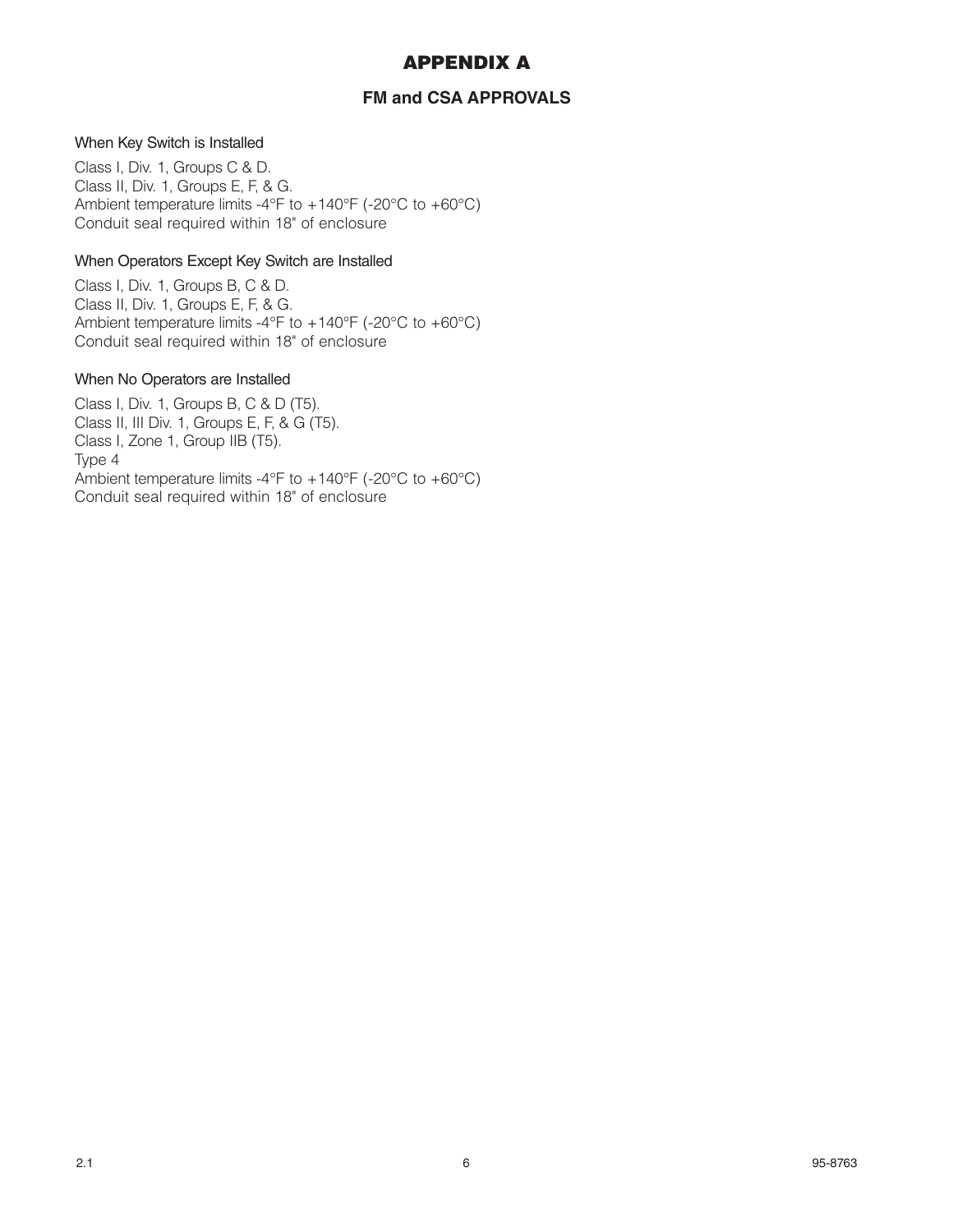# EQUIPMENT SAFETY SYMBOLS

| Symbol                   | Description                                                                        |
|--------------------------|------------------------------------------------------------------------------------|
|                          | Direct current                                                                     |
|                          | Alternating current                                                                |
|                          | Both direct and alternating current                                                |
|                          | Three-phase alternating current                                                    |
|                          | Earth (ground) current                                                             |
|                          | Protective conductor terminal                                                      |
| $\overline{\mathcal{M}}$ | Frame or chassis terminal                                                          |
|                          | On (power)                                                                         |
|                          | Off (power)                                                                        |
|                          | Equipment protected throughout<br>by double insulation or reinforced<br>insulation |
|                          | Caution, possibility of electric shock                                             |
|                          | Caution, hot surface                                                               |
|                          | Caution*                                                                           |
|                          | In position of bi-stable push control                                              |
|                          | Out position of bi-stable push control                                             |
|                          | lonizing radiation                                                                 |
|                          |                                                                                    |

\* Manufacturer to state that documentation must be consulted in all cases where this symbol is marked.